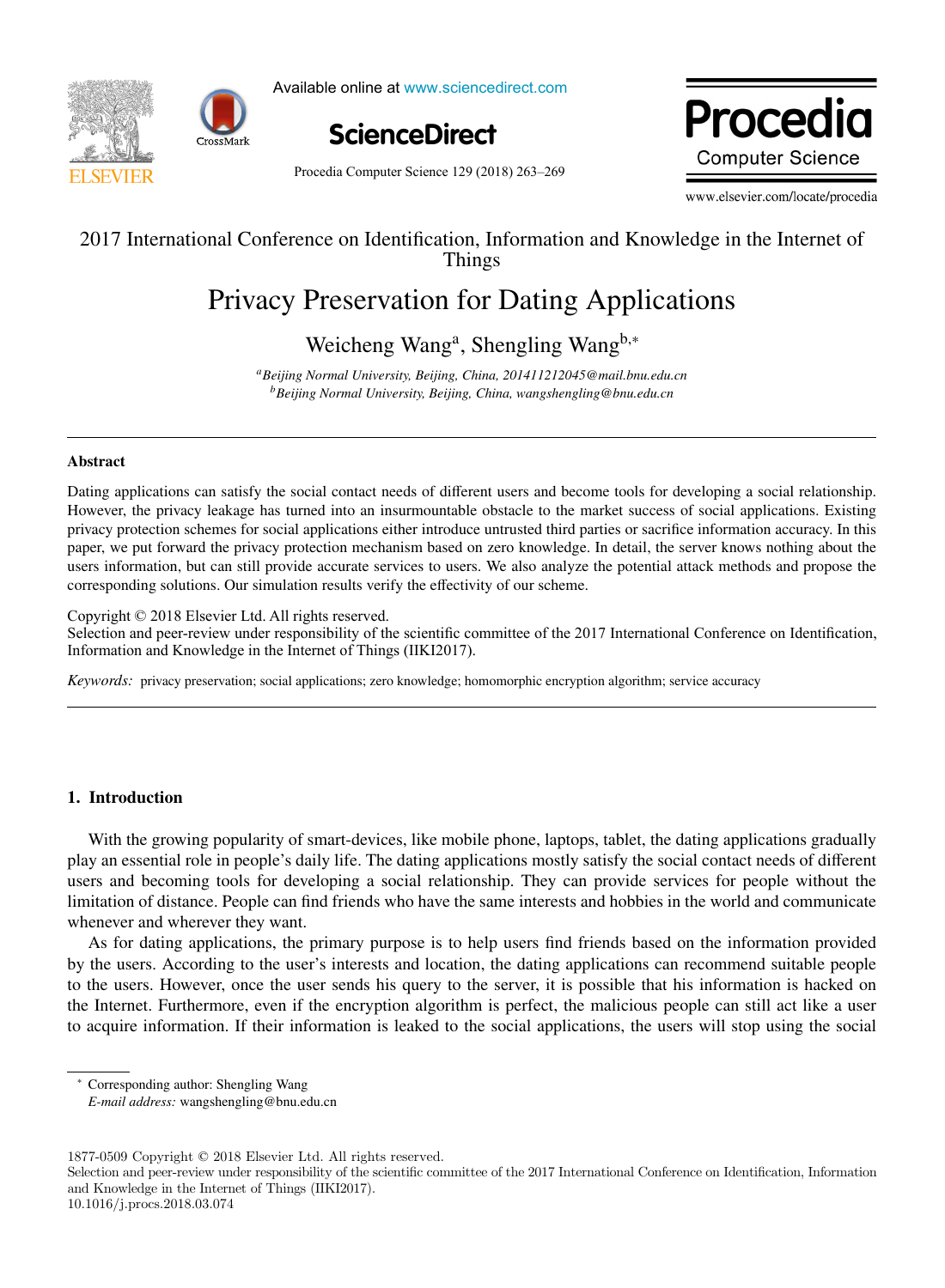applications. When there is a large number of users who stop using it, it is easy to cause the collective panic and the trust crisis on social applications.

Existing privacy protection schemes for social applications either introduce untrusted third parties or sacrifice information accuracy. In the scheme of introducing a third party, the third party acting as the agent of the users submits the query request to the server, and returns the query result to the user. In this case, the privacy information scattered in various service providers is concentrated in a few third parties. The risk and scale of privacy leakage are increased sharply. Besides, with the help of analysis related to the big data, it is still possible that the privacy information which is obscure can be inferred or restored.

Our project puts forward the privacy protection mechanism based on zero knowledge. This mechanism solves the problem of the existing privacy protection scheme which protects privacy at the expense of the accuracy of information. In our schemes, the server knows nothing about the user's information, but can still provide to users with accurate services.

In summary, the main contribution of our paper are as follows:

- 1. We propose the privacy protection scheme in social applications including the communications processes between several entities and data structures.
- 2. We propose the encryption algorithm based on Homomorphic Encryption and grouping attributes. In this way, the users' information is protected well.
- 3. We analyze the potential attack methods and propose the corresponding solutions.
- 4. We do the simulations and verify the effectivity of our scheme.

The remainder of the paper is organized as follows. Section 2 is for the related work. A summary of the framework is presented in Section 3. Section 4 introduces the detailed process of the algorithms including encryption, decryption, and matching. Section 5 reports the results of our numerical simulations. Finally, our conclusions are summarized in Section 6.

# 2. Related work

In the social network system, privacy is a rather important issue $[5, 6]$ . There are several methods achieving privacypreserving, which are based on k-anonymity model. The basic idea of k-anonymity is to remove some features such that each item is not distinguishable among other k items. For data protection, it protects data at the cost of the original data quality. For location-based service, it realizes the privacy protection through blurring user's location [1, 2, 3].

However, k-anonymity model exits a problem of accuracy lose and attackers can still perform trajectory attacks. It may be not suitable in situations where the requirement of information accuracy is extremely high. In addition, k-anonymity does not protect users when they are in a densely populated area.

Moreover, some existing ways of protecting privacy is often introducing a third party[4]. All of the keys are stored in the third part. The information should be encrypted before sent to the server and decrypted before the server sends back. However, in the solution of introducing a third party, the privacy information scattered in various service providers will be concentrated. We can't guarantee the third party is able to protect those keys and the information.

In general, a number of methods for privacy protection on the social network have been put forward[13, 14, 15] such as: bipartite graph $[11]$ , data migration $[12]$ , disrupting edge weights based on Gauss random multiplicative $[7]$ , information confusion $[8]$ , etc. But there are still many questions which need to be solved.

### 3. Our Framework

The whole purpose of our framework is to response a user with the accurate social information according to his query while without leaking any query information to the dating application system. Query information is often sensitive because it is related to user's privacy. It always contains a user's personal information such as habits, hobbies, and preferences. Hence, our framework aims to realizes zero-knowledge privacy protection. Here, *zero-knowledge* implies the server knows nothing. Therefore, our aim is challenging, because on the one hand, the server needs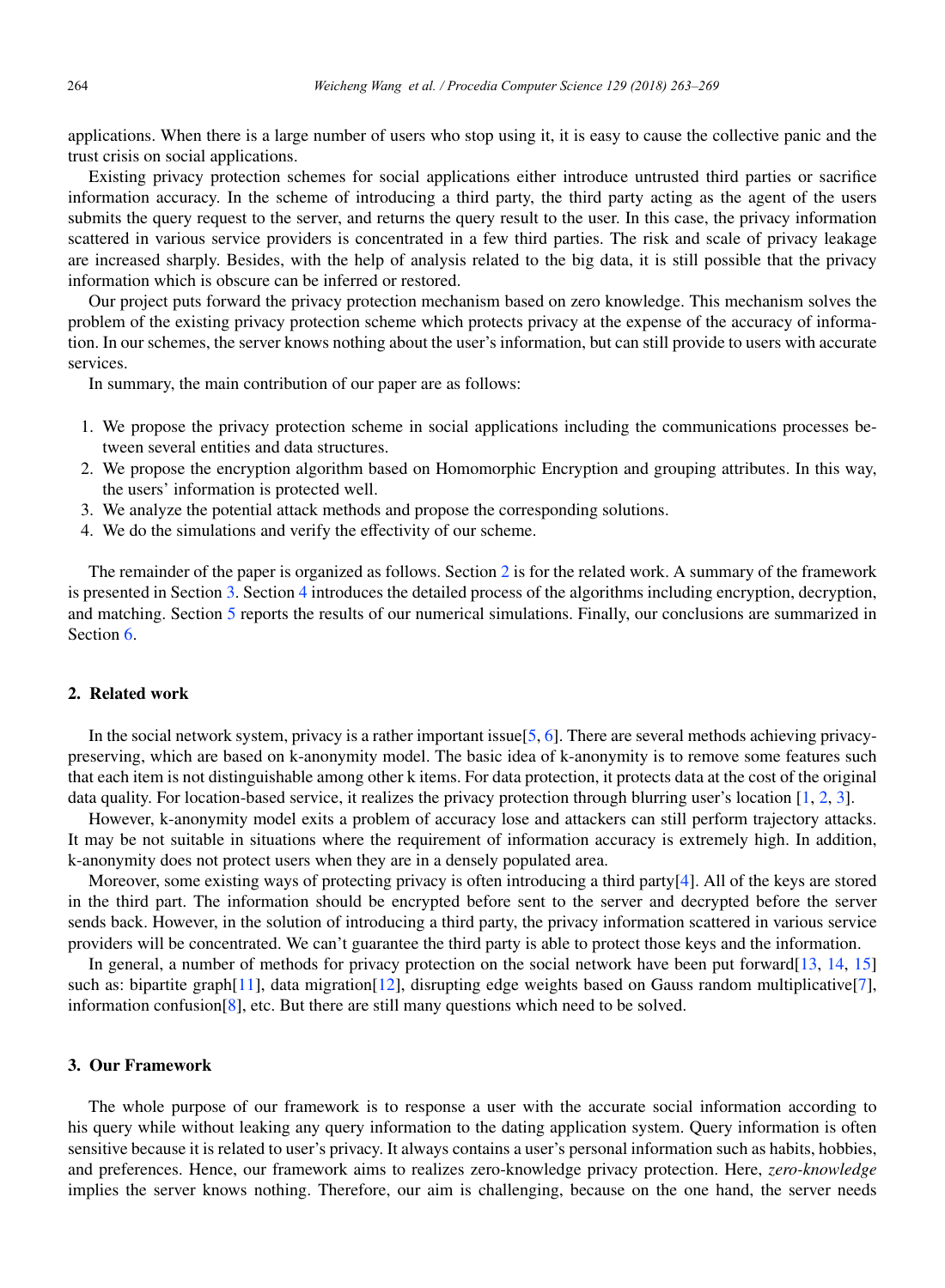information from the user to provide services, and on the other hand, such information needs to be kept private to the server.

|                                                                                                                  |           |                              | Database           |          |  |  |
|------------------------------------------------------------------------------------------------------------------|-----------|------------------------------|--------------------|----------|--|--|
|                                                                                                                  | User's ID | <b>Encrypted Information</b> |                    |          |  |  |
|                                                                                                                  | 001       | Group1                       | Group <sub>2</sub> |          |  |  |
|                                                                                                                  | 002       | Group1                       | Group <sub>2</sub> |          |  |  |
|                                                                                                                  | 003       | Group1                       | Group <sub>2</sub> | $\cdots$ |  |  |
|                                                                                                                  | $\cdots$  | $\cdots$                     |                    |          |  |  |
| Query(ID, Encrypted Information,<br>Information for matching)<br>A set of friends<br>(ID, Encrypted Information) |           |                              |                    |          |  |  |

Fig. 1: The proposed privacy preservation framework for social applications.

To realize the seemly conflict aims, we propose a privacy preservation framework for dating application systems. The preservation is described in the following steps. The framework is shown in Figure 1.

- 1. The dating application server broadcasts all users three pieces of information: a) the attributes they can submit; b) how to group the attributes; c) the part of keys to decrypt users' information, each of which corresponds to one attribute group's value and hence different attribute groups' values have different keys. The reason why part of a key is related to users' attribute value is that this will make users who have the same attribute group values can decrypt the corresponding attribute values of the recommended friends.
- 2. As required by the server, the user's information like name, age, hobbies, etc.. are divided into several groups. For each group, the information is encrypted using Homomorphic Encryption Algorithm. Then user's ID attached to all of the encrypted information will be sent to the server. The key for encryption consists of two parts. The first part corresponds to the user's attributes' values, which is obtained from the broadcast message sent from the server and the other is selected by the user freely. Hence, the key of each attribute group's value is different. Besides, our framework only provides two matching patterns: Matching with Strict and Matching with Loose.
- 3. Once receives the information from a user, the server saves his information and finds friends who have the same interests with the user using the Matching Algorithm based on Homomorphic Encryption Algorithm in the database. It is worth noting that because all of the information in the server is encrypted, the user's privacy will be protected.
- 4. The server returns the recommendations'(recommended friends) ID and information encrypted to the user. The user can select suitable people and get a connection with them using their ID. Moreover, the user can decrypt part of friends' information.<sup>1</sup> This can be achieved because when a group of information of two users is the same, the corresponding keys of two users will be the same. These are related to our matching pattern, especially Loose pattern. How to deal with it will be introduced in next section in detail.

# 4. Our Algorithm

In order to realize zero-knowledge privacy protection, our framework adopts algorithms based on Homomorphic Encryption<sup>[9</sup>, 10, 11]. Homomorphic Encryption allows complex mathematical operations on cipher-texts, generating an encrypted result which, matches the result of the operations as if they had been performed on the plaint-text and then be decrypted $[10]$ . In the following, we detail our algorithms based on Homomorphic Encryption.

 $1$  Through decryption, the user can find out which attributes are the same with those of the recommended friends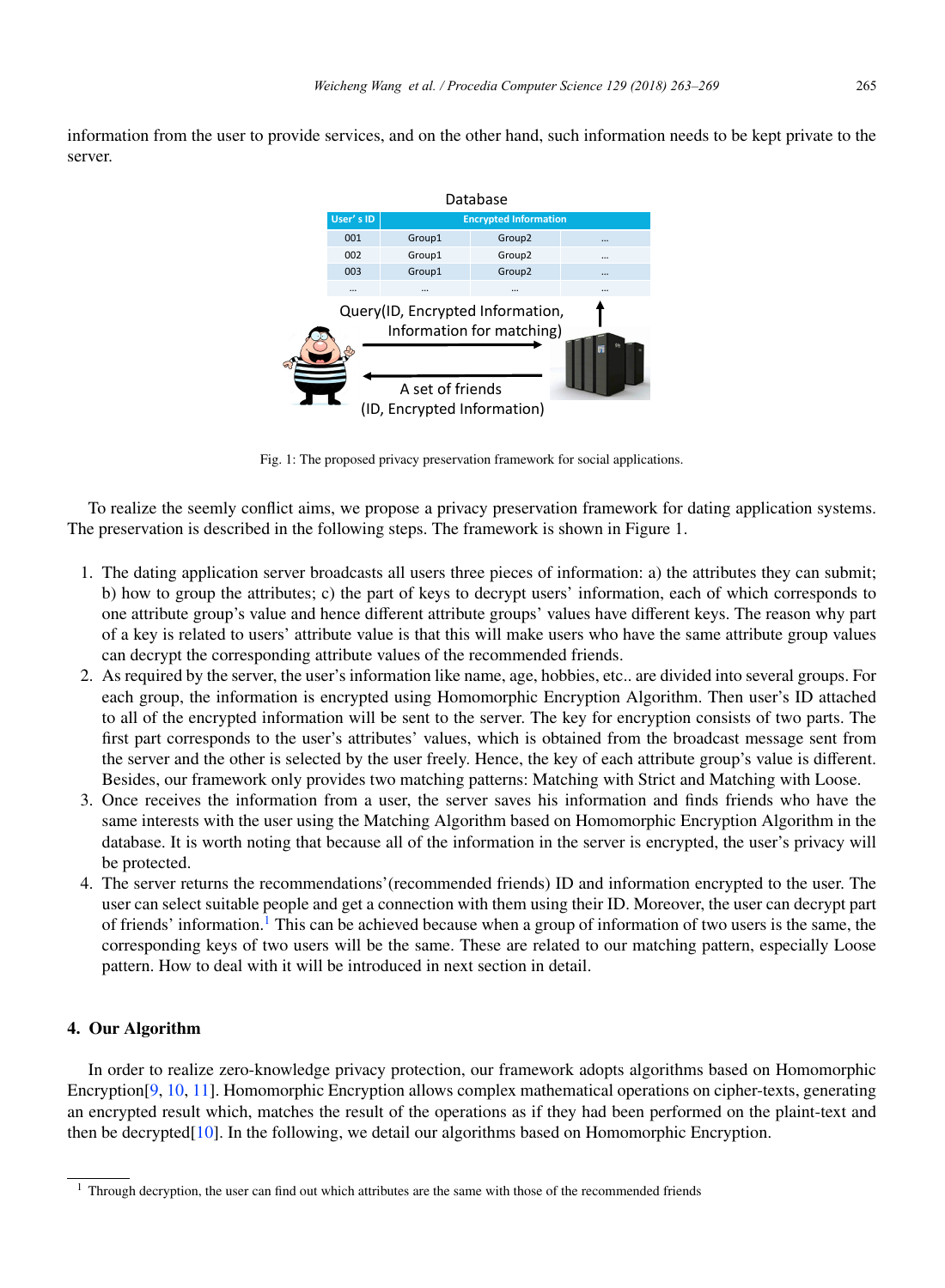#### *4.1. Encryption*

To preserve the privacy of the user, the query needs to be encrypted through the Homomorphic Encryption algorithm. In order to guarantee the safety of the user's information, as mentioned in the above section, the key used to encrypt consists of two parts: one corresponds to the attribute groups, and the other is selected by the user randomly. Hence, the key of each attribute group is different. In the algorithm, M represents all the attributes groups(  $M = M_1, M_2,..., M_k$  ) and  $M_i$  represents the *i* attributes group. *I* means the personal information ( $I = I_1, I_2,...I_k$ ) and  $I_i$ means the *i* personal information version.  $P_i$ ,  $Q_i$ ,  $R_i$  are the keys of *i* attributes group and *K* is the number of attributes groups.

| <b>Algorithm 1:</b> Encryption                                                                                            |  |  |  |  |  |
|---------------------------------------------------------------------------------------------------------------------------|--|--|--|--|--|
| Input:                                                                                                                    |  |  |  |  |  |
| $M, M_i, I, I_i, P_i, O_i, R_i, K;$                                                                                       |  |  |  |  |  |
| Output:                                                                                                                   |  |  |  |  |  |
| $C([M])$ : all the encrypted attributes ( $M = M_1, M_2,M_k$ );                                                           |  |  |  |  |  |
| $C([I])$ : all the encrypted personal information ( $I = I_1, I_2,I_k$ );                                                 |  |  |  |  |  |
| 1 for $i = 1; i \leq K; i + +$ do                                                                                         |  |  |  |  |  |
| $N_i \leftarrow P_i \times Q_i;$<br>$\overline{2}$                                                                        |  |  |  |  |  |
| <b>if</b> $R_i \neq 0$ then<br>3 <sup>1</sup>                                                                             |  |  |  |  |  |
| 4                                                                                                                         |  |  |  |  |  |
| $C([M_i]) \leftarrow (M_i + P_i \times R_i) \text{mod} N_i;$<br>$C([I_i]) = (I_i + P_i \times R_i) \mod N_i;$<br>$5 \mid$ |  |  |  |  |  |
| end                                                                                                                       |  |  |  |  |  |
| 7 end                                                                                                                     |  |  |  |  |  |
| <b>8</b> return $C([M]), C([I]);$                                                                                         |  |  |  |  |  |

#### *4.2. Matching Algorithm*

When receives the user's ID and the information encrypted, the server runs the Matching Algorithm to find friends for the user in the database. The Matching Algorithm mainly includes two parts: Location Matching and Attributes Matching.

#### *4.2.1. Location Matching*

The purpose of location matching is to find people whose district overlaps that of the user. We consider the user's district as a square. If two districts overlap, the overlapping can appear in the upper left, upper right, lower left and lower right in the square. To simplify the matching algorithm, we see the user's location as the center of a rectangular coordinate system and divide the district into four parts based on the quadrant of the rectangular coordinate system. Each vertex in the subdistrict is evenly distributed. The basic idea of the proposed location matching algorithm is: we compare two users' district. If each subdistrict has the same vertexes with the corresponding one, then we consider these two users' district overlap.<sup>2</sup>

### *4.2.2. Attributes Matching*

When the user makes a query, the server will receive query information which is in the form of cipher-text from the user. We use  $C([M])$  to represent it. Because the server has stored the information of other users before, the matching algorithm will compare each record in the database with the query information one by one attributes groups to find the suitable recommended fiends. The operation result is computed according to the following algorithm.

<sup>2</sup> Because homomorphic encryption algorithm can only judge whether the information is equal, we adopt the local discretization method for the location matching. The more vertexes are in the district, the more precise the matching algorithm is. Vice versa.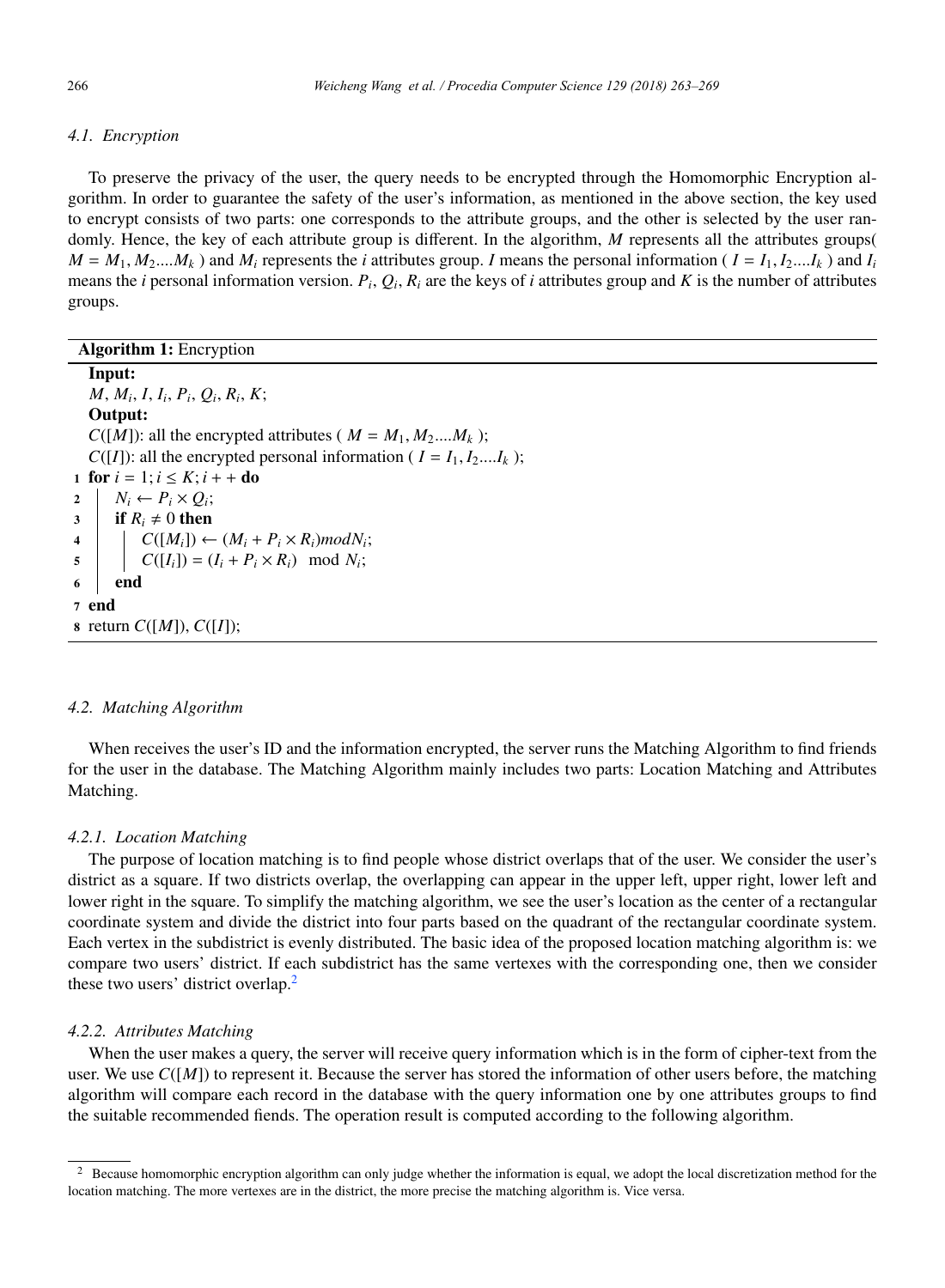| <b>Algorithm 2: Attributes Matching</b> |  |  |  |
|-----------------------------------------|--|--|--|
|-----------------------------------------|--|--|--|

*K*: the number of attributes groups.

Input:  $C([Ma_i])$ : the *i* attributes group of *user<sub>a</sub>* in the form of cipher-text(  $i = 1, 2, 3...k$  );  $C([Mb<sub>i</sub>]):$  the *i* attributes group of *user<sub>b</sub>* in the form of cipher-text(  $i = 1, 2, 3...k$  );  $Q_i$ ,  $N_i$ : the *i* attributes group's paraments set by the *user<sub>a</sub>*; **Output:** *res*: the matching result ( $res = res_1, res_2, \ldots res_k$ ) 1 if  $Q_i \neq 0$  *AND N<sub>i</sub>*  $\neq 0$  then 2  $\left\{\begin{array}{c} \textbf{for } i = 1; i \leq K; i + + \textbf{do} \\ 3 \end{array}\right.$   $\left\{\begin{array}{c} \textbf{for } i = 1; i \leq K; i + + \textbf{do} \\ res_i = ((C(\lfloor Ma_i \rfloor) - C)\rfloor) \end{array}\right.$  $\begin{array}{c|c} 3 & \text{area} & \text{area} \\ 4 & \text{end} \end{array}$  *res<sub>i</sub>* = ((*C*([*Ma<sub>i</sub>*]) – *C*([*Mb<sub>j</sub>*])) × *Q<sub>i</sub>*) mod *N<sub>i</sub>*; end 5 end 6 return res;

Considering matching, the server could request all of the attributes be matched, but most times we do not need this. Objectively, it is tough to find two people whose attributes are the same with each other. Besides, subjectively, the purpose of dating is not to find a mirror image of the user, but to find suitable friends. Therefore, when it comes to matching algorithm, we mainly consider part of the attributes which are the same with each other. The partial matching is divided into two parts: Strict Matching and Loose Matching.

(1) Strict Matching: When the user is sending his query, he must have specific demand looking for friends. The user needs to appointed some attributes groups. The Matching with Strict Attributes algorithm should make sure that these attributes groups are matched. In this way, although the server saves a large number of attributes of users, only part of attributes will be used in the matching algorithm. It not only meets the needs of the users but also saves the operation cost to a great extent, which makes the matching algorithm more efficient.

(2) Loose Matching: As for the Matching with Loose Attributes algorithm, it only needs to make sure that part of the attributes groups which user appoints are matched. If the user appoints *N* attributes and he gives a number  $M(N > M)$ , the server only needs to check N attributes groups and make sure whether there are M attributes groups are matched. It not only doesn't care whether all of the attributes groups are matched but also doesn't pay attention to which attributes groups appointed are matched. In another word, the Matching with Strict Attributes is one of a particular case in Matching with Loose Attributes.

# *4.3. Decryption*

Speaking to this, we should divide the situation in different part. On the one hand, it is not necessary to present the information to the users. In order to make sure that the user is not malicious, we can hand the right of showing the information to the recommended people. The user can only get an "ID" of the recommended friends and an Internet connection which is used for chatting. Therefore, if the user sincerely wants to make friends, the server will tell him this is the suitable person, but the next things should depend on himself. In this circumstance, the decryption is useless.

On the other hand, sometimes it is necessary to give the user some information of the recommendations. This will help them know each other and make friends more quickly. In this situation, the decryption plays an important role. The user will receive the cipher-text packet, decrypt it by decryption algorithm and get the plain-text. In some situation, the matching algorithm does not need all of the attributes groups are matched; some attributes groups will be different. Therefore, the decryption is only used for those attributes groups which are matched. The query user will send a request to the recommended user asking for information. If the recommended friends agree the query user's request, then the query user can use the decryption algorithm to obtain plain-text of the information.

## 5. Simulation

We build a project which is based on the C/S system to realize our framework. The client resides in the user's machine, used to encrypt and decrypt information. The server is used to find friends for users. The experiments are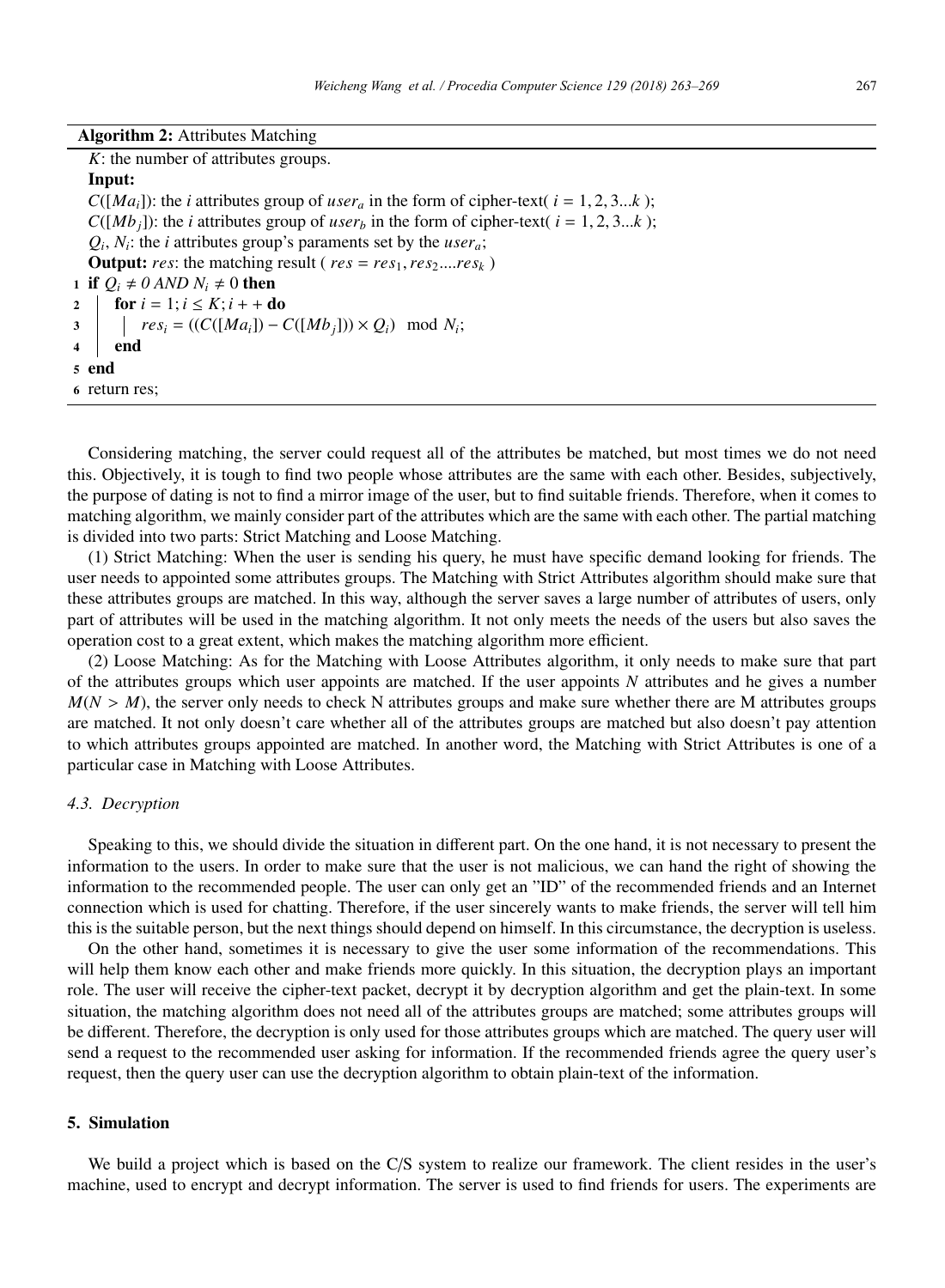Algorithm 3: Decryption

*K*: the number of attributes groups.

 $M_i$ : the *i* attributes group of recommended friends in the form of plain-text(  $i = 1, 2, 3...k$ ) Input:  $C([M_i])$ : the *i* attributes group of recommended friends in the form of cipher-text(  $i = 1, 2, 3...k$  ); *P<sub>i</sub>*: the *i* attributes group's key of user; *res*: the matching result ( $res = res_1, res_2, \ldots, res_k$ ); **Output:** *M*: all the attributes groups in the form of plain-text(  $M = M_1, M_2,...,M_k$ ); 1 if  $P_i \neq 0$  then

2  $\left\{\begin{array}{c}\n\mathbf{for } i = 1; i \leq K; i + \mathbf{do} \\
\mathbf{if } res_i = 0 \text{ then}\n\end{array}\right.$ if  $res_i = 0$  then 4 *M<sub>i</sub>* =  $C([M_i])$  mod  $P_i$ ;  $5 \mid \cdot \cdot \cdot$  end  $6$  end <sup>7</sup> end <sup>8</sup> return *M*;

run on two Windows machines with 2.4GHz CPU, 8GB memory, 1TB 7200 RPM hard-disk. One is used for the server with TOMCAT. The other runs the client.



Fig. 2: Hacking cost of decryption with different attributes size Fig. 3: Hacking cost of decryption with different answers size

In our simulation, we focus on the possibility to decrypt the information by the server or the hacker.The possibility of decrypting the information by the server is important since we need to make sure that with the current technology, there is low chance to leak the information of the user. Therefore, we try to decrypt the cipher-text and record the cost from a hacker's angle(assuming that the server does an inside job to act as a hacker). We put *M* attributes in an attributes groups where *M*=10, 15, 20, 25, 30, 35 and 40, and each attribute has 5 answers. For example, as for 30 attributes in one group, we use 300 big prime numbers divided into 150 groups to encrypt attribute groups. For each different combination of the answers to one attribute group, we use different groups of prime numbers to decrypt. If the server wants to decrypt the information, it will need to try 75 times on average (searching in disordered arrangement[13]). Figure 2 shows the time the server can decrypt the information with different attributes sizes. It is clear that the time of decryption is almost squarely proportional to the numbers of attributes. As the number of attributes added, the difficulty of the server decrypting the information will be increased.

Figure 2 shows the cost of hacking when the number of attributes answers is invariant and the number of attributes changes. In this part, we test the hacking cost when the number of attributes answers changes and the number of attributes is invalid. We take 10 attributes in an attributes group, and each attribute has 10, 15, 20, 25, 30, 35 and 40 answers respectively. For example, as for 30 answers, we use 300 big prime numbers divided into 150 groups to encrypt attribute groups. For each different combination of the answers to one attribute group, we use different